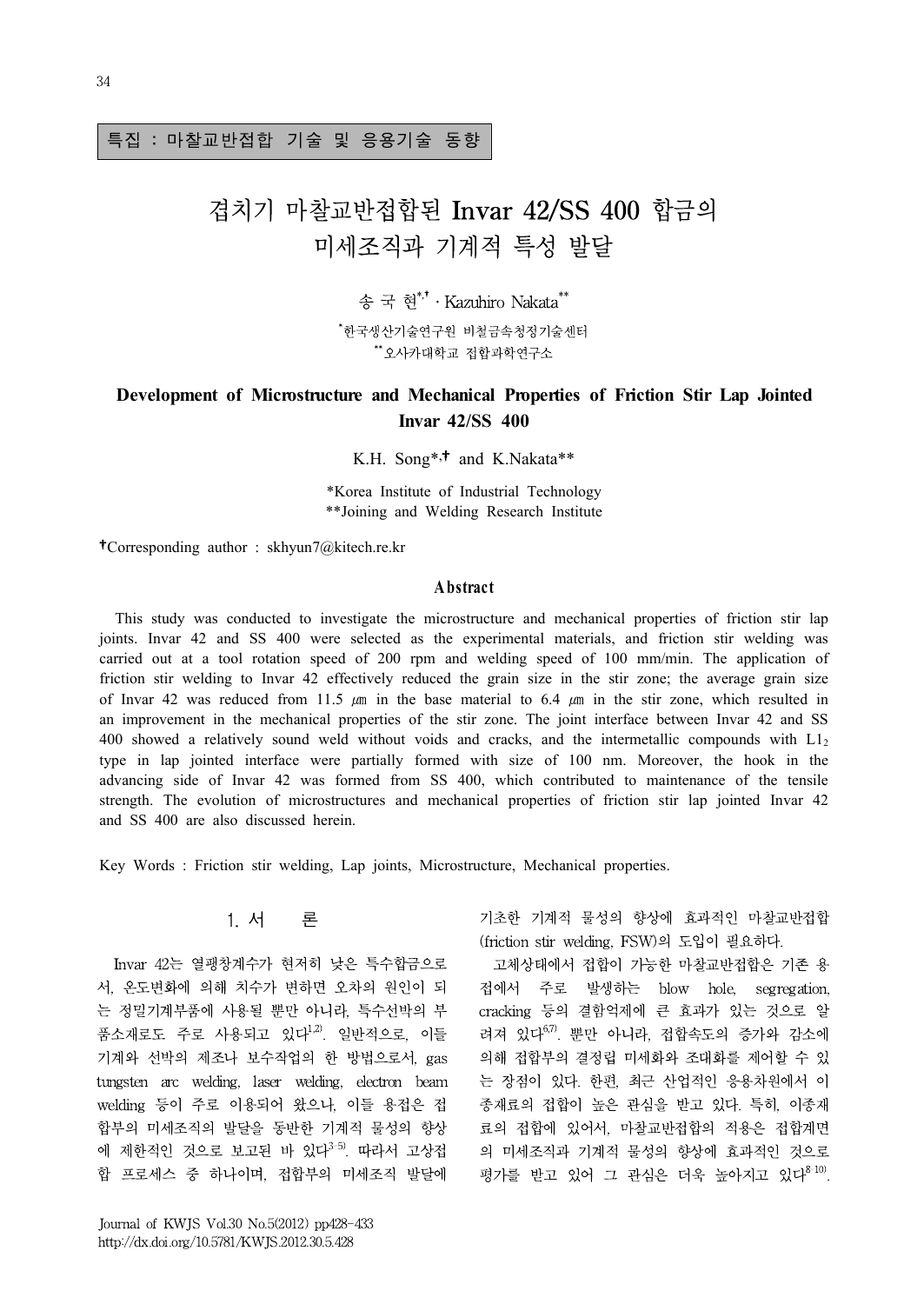하지만, Invar 합금에 대한 마찰교반접합의 기초연구와 응용연구는 아직까지 보고된 바가 없다. 따라서 이 연 구는 Invar 42와 SS 400에 대하여 겹치기 마찰교반 접합을 적용하였고, 이 과정에서 나타나는 미세조직과 기계적 물성의 전개양상을 평가하고자 수행되었다.

#### 2. 실험 방법

#### 2.1 마찰교반접합

이 연구에 사용된 재료는 Invar 42와 SS 400 이었 다. 마찰교반접합을 위하여, 시편은 200 mm × 70 mm  $\times$  1 mm (Invar 42, 상부재료)와 200 mm  $\times$  75 mm × 10 mm (SS 400, 하부재료)의 크기로 제작되었고, shoulder 직경 15 mm, probe 직경 6 mm와 길이 1 mm 크기를 갖는 WC-Co툴을 이용하여 마찰교반접합 되었다. 접합 시 소재표면의 산화를 방지할 목적으로 아르곤 가스를 충분히 흘려주었고, 양호한 접합성을 얻 기 위하여 툴은 접합방향에 대해 3° 기울인 상태를 유 지하였다. 이 때, 툴 회전속도 200 rpm과 이송속도 100 mm/min의 조건하에 마찰교반접합을 수행하였다.

#### 2.2 조직 관찰

접합부의 거시조직과 미세조직을 관찰하기 위해, 주 사전자현미경(scanning electron microscope, SEM)과 에너지분산형분광계(energy dispersive spectroscopy, EDS)를 이용하여, Invar 42와 SS 400 간의 접합계 면을 관찰하였다. 이를 위해 시편은 20 mm × 3 mm 크기로 제작된 후 기계적 연마를 통하여 경면을 얻었 고, 시편표면에 대해 거시조직과 미세조직을 분석하였 다. 또한, 접합계면에서 형성되는 금속간 화합물을 관 찰하기 위하여, 투과전자현미경(transmission electron microscopy, TEM)을 이용한 분석이 도입되었다. TEM 분석을 위하여 시편을 지름 3 mm, 두께 80 mm를 갖 는 disc로 제작하였으며, 이후 CH3OH:HClO4= 80: 20의 부피 비율을 갖는 혼합용액을 이용하여 -40℃에서 15V 전압 하에 전해연마가 수행되었다. TEM 분석은 Philips CM-200을 사용하여 가속전압 200kV의 조건으 로 수행되었다. 한편, 마찰교반접합재의 동적재결정 양상을 평가하기 위해, 전자후방산란회절(electron backscattering diffraction, EBSD)법을 도입하였고, 이 때 양호한 회 절패턴을 얻기 위해 시편표면이 기계적 연마와 진동연 마기를 이용하여 연마되었다. 이 후 FEG-SEM에 부착 된 TSL-OIMTM을 이용하여 시편표면에 대하여 분석이 진행되었다.



(b)

(a) FSW zone

Ret.  $\sqrt{A}$  Adv

Tensile direction

여, 경도시험, 인장시험과 박리강도시험이 도입되었다. 경도 측정을 위하여, 시편은 20 mm × 3 mm의 크기 로 절단되었고, 기계적 연마를 통하여 시편표면의 경면 을 얻은 후 시편의 cross-section면에 대해 경도를 측 정하였다. 특히, Invar 42와 SS 400의 모재와 교반 부, 그리고 두 소재간의 접합계면에 대하여 3회씩 측정 하였고, 이에 사용된 장비는 비커스 미소경도기 FM 7465였다. 측정은 다이아몬드 압입자 1 kg의 하중으 로 15초간 압입하는 방식으로 수행되었다.

인장시험과 박리강도시험의 경우, 그림 1에 도시된 바와 같이, 폭 10 mm를 갖는 판상시편으로 절단한 후, 이에 대해 시험이 수행되었다. 시험은 INSTRON 4481형 기계식 만능재료 시험기를 이용하여 상온에서 인장속도 1 mm/min의 조건으로 수행되었고, 각 시편 의 강도값은 3회 측정치의 평균값을 취하였다.

#### 3. 실험 결과

#### 3.1 접합재의 거시조직

SEM을 통해 관찰된 겹치기 마찰교반접합재료 단면 의 거시조직과 미세조직을 그림 2에 나타내었다. 서로 다른 소재간의 접합 단면을 관찰한 결과, 그림 2(a-c) 에 나타난 바와 같이, 접합 시 발생하는 void, crack과 groove 등의 결함이 없이 양호한 접합단면을 나타내었 다. 그러나 접합계면을 고배율(×10,000)로 확대한 결 과, 전진측에서 그림 2(d)에 나타난 바와 같이, 50 mm 정도의 폭을 갖는 hook이 SS 400으로부터 형성 되었다.

#### 3.2 접합재의 EBSD와 EDS 평가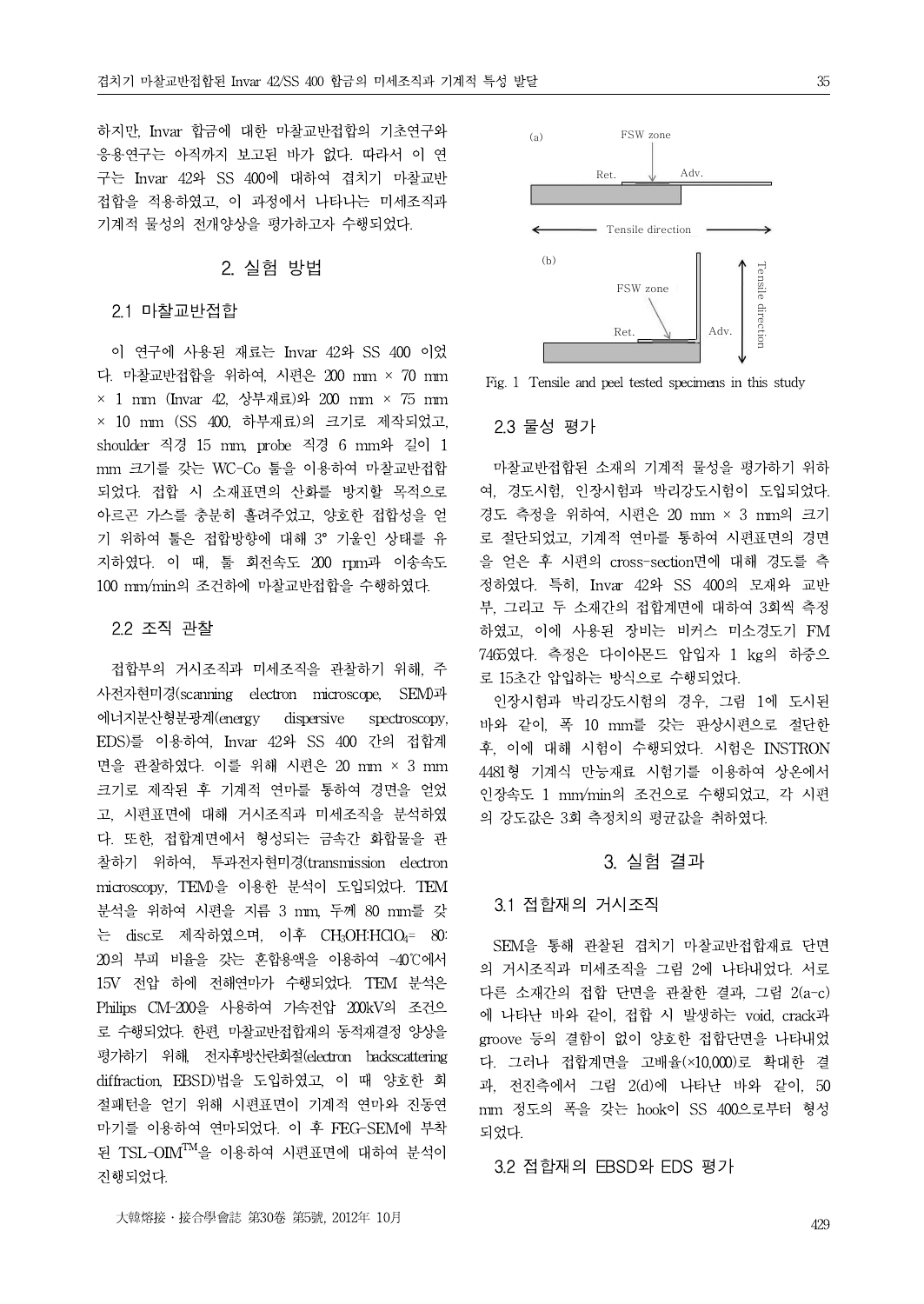

Fig. 2 SEM images of (a) cross sectioned macrostructure of the weld zone and (b-d) magnified weld interface between the Invar 42 and SS 400

마찰교반접합된 Invar 42의 모재와 교반부에 대하여 EBSD 분석이 이루어졌고, 이를 통해 얻어진 입계맵<br>(grain boundary map)과 입계어긋남각(grain misorien-<br>tation angle) 분포를 가가 그린 3과 4에 나타내어다 (grain boundary map)과 입계어긋남각(grain misorientation angle) 분포를 각각 그림 3과 4에 나타내었다. 초기 모재는, 그림 3(a)에 나타난 바와 같이, 3 mm에 서 30 mm 사이의 크기를 갖는 결정립들로 구성되어 있었고, 평균적인 결정립 크기는 11.5 mm로 확인되었 다. 이에 대하여 마찰교반접합을 적용한 결과, 교반부 는 그림 3(b)에 나타난 바와 같이 모재보다 현저히 미 세한 결정립들로 구성됨으로써, 평균결정립 크기가 6.4 mm 까지 미세화 되었다. 아울러, 모재와 교반부 모두 결정립 내부에 고경각 입계 중 특수입계(special boundary)로 분류되는 어닐링쌍정립계(annealing twin boundary) 가 다수 분포하였다. 한편, 두 소재의 입계맵에서 나타 난 입계어긋남각을 분석한 결과, 그림 4(a)와 (b)에 나타난 바와 같이, 모재와 교반부 모두 전체입계 중 고 경각 입계가 87% 이상을 차지함으로써, 재결정이 완결 된 양상을 나타내었다. 특히, 60도 분포가 가장 높은 분율을 차지하였는데, 이들은 fcc 결정구조를 갖는 재 료들 중 적층결함에너지가 낮은 재료에서 주로 형성되 는 어닐링쌍정립계로 확인되었다.



Fig. 3 Grain boundary maps of friction stir welded Invar 42 acquired by EBSD; (a) base material and (b) stir zone



Fig. 4 Misorientation angle distributions of friction stir welded Invar 42 acquired by EBSD; (a) base material and (b) stir zone



Fig. 5 EDS results of the hook formed at joint interface between the Invar 42 and SS 400

접합계면 중 전진측에서 hook이 형성되었는데, 이에 대한 EDS 분석결과를 그림 5에 나타내었다. 분석결과, 그림에 나타난 바와 같이, hook을 이루는 주 성분은 Fe 로 나타남으로써, SS 400으로부터 형성된 것임을 확인 하였다. 두 재료간의 접합계면에 대하여 TEM 분석이 이루어졌고, 이의 결과를 그림 6에 나타내었다. 접합계 면에서 대략 1 mm 정도의 결정립들이 분포하고 있었 으며, 100-200 nm 정도의 미소한 particle들이 분포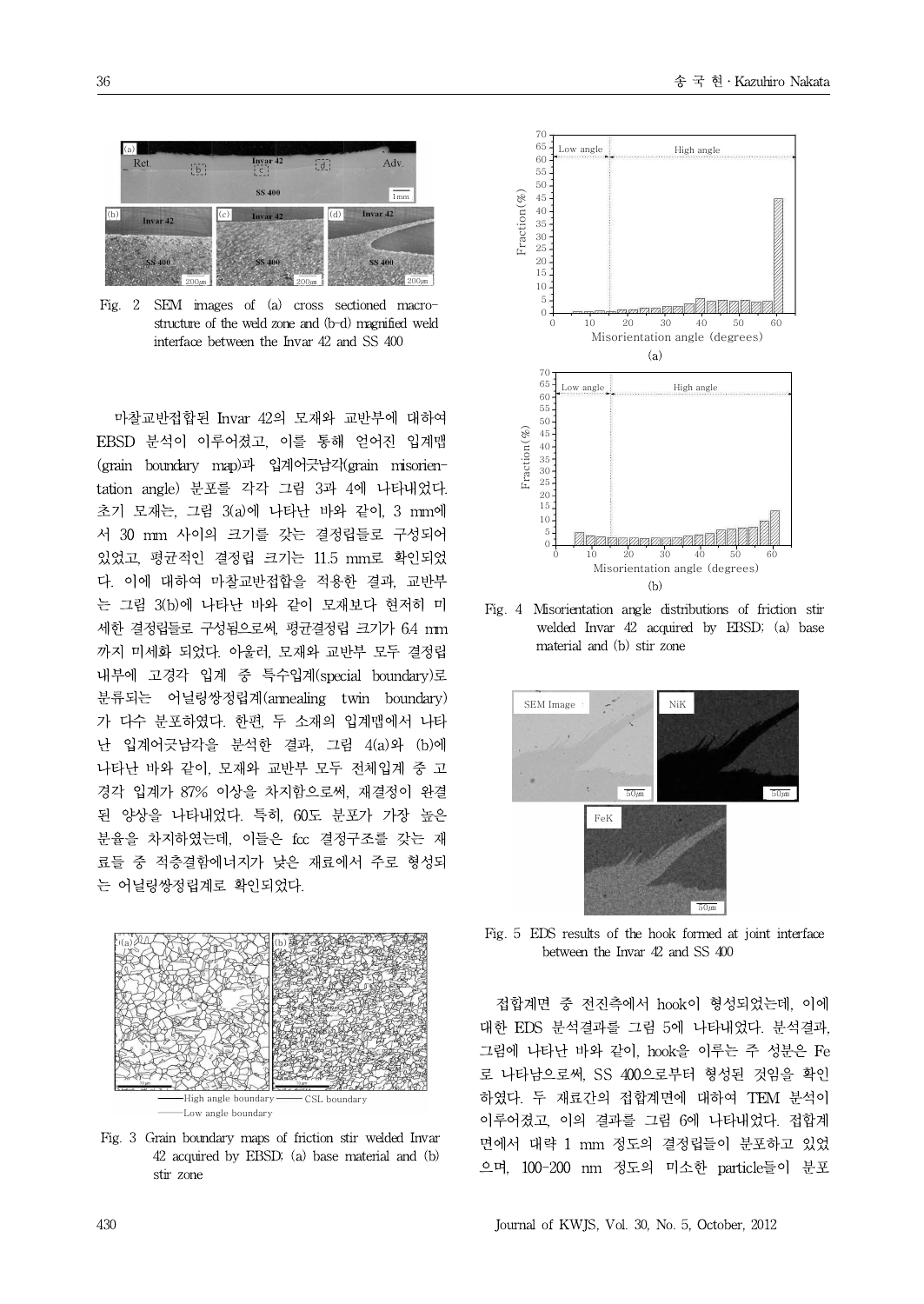

Fig. 6 (a) TEM bright field image and (b) selected area diffraction pattern observed at joint interface of Invar 42 and SS 400

specimens 하였다 (그림 6(a)). 이에 대하여 제한시야회절패턴을 분석한 결과, 그림 6(b)에 나타난 바와 같이, L12구조 를 갖는 금속간 화합물로 확인되었다.

3.3 기계적 물성 평가

겹치기 마찰교반접합된 재료의 경도분포를 그림 7에 나타내었다. 초기 모재(Invar 42)는, 그림 7(a)에 나 타난 바와 같이 135 Hv에서 150 Hv 사이의 경도분 포를 나타내었다. 이에 대하여 마찰교반접합을 수행한 결과, 교반부는 모재보다 20% 가량 증가된 155 Hv에 서 175 Hv 정도의 경도분포를 나타내었다. SS 400의



Fig. 7 Vickers micro hardness distributions of friction stir welded materials. (a) Invar 42 and (b) SS 400 areas



Fig. 8 Top views of (a) tensile and (b) peel tested

경우, 모재와 접합계면이 각각 190-210 Hv와 155- 180 Hv 정도의 경도분포를 나타냄으로써, 접합계면이 10% 이상 낮은 값을 나타내었다.

겹치기 마찰교반접합된 소재의 인장시험과 박리강도 시험된 시편의 외관을 그림 8에 나타내었다. 겹치기 접 합된 소재의 인장시험 결과, 그림 8(a)에 나타난 바와 같이, Invar 42의 모재에서 우선적인 변형이 진행되어 파단된 양상을 나타내었다. 박리강도시험이 실시된 시 편의 경우, 그림 8(b)에 나타난 바와 같이, 접합된 두 소재가 완전히 박리되지 않고 전진측에서 Invar 42 합 금이 연신되면서 파단된 양상을 나타내었다. 한편, 인 장시험과 박리강도시험 결과를 그림 9에 나타내었는데, 그림 9(a)에 나타난 바와 같이 초기 모재(Invar 42) 의 항복강도와 인장강도는 각각 255 MPa와 488 MPa를 나타내었고, 연신율은 49%로 나타났다. 이에 대하여 겹치기 마찰교반접합을 수행한 결과, 항복강도 와 인장강도가 275 MPa와 504 MPa을 나타냄으로 써, 모재보다 강도가 향상된 양상을 나타내었으나, 연 신율은 44%로써 모재보다 감소되었다. 박리강도시험의 경우, 그림 9(b)에 나타난 바와 같이, 그 값이 298 MPa을 보임으로써 우수한 접합강도를 나타내었다.

#### 4. 실험 고찰

#### 4.1 결정립 미세화

마찰교반접합의 적용은 결정립 미세화에 효과적이었 다. 접합 시 툴의 회전에 의해 유도되는 금속의 소성유 동은 재료내부에 큰 변형량을 수반하며, 이를 통해 접 합되는 소재는 열 공급에 의해 재결정될 수 있는 충분 한 변형량을 가지게 된다<sup>6,7)</sup>. 뿐만 아니라, 툴과 재료간 의 마찰에 의해 발생하는 열은 재료에 축적된 변형상태 를 재결정 시키기에 충분하기 때문에, 동적재결정이 원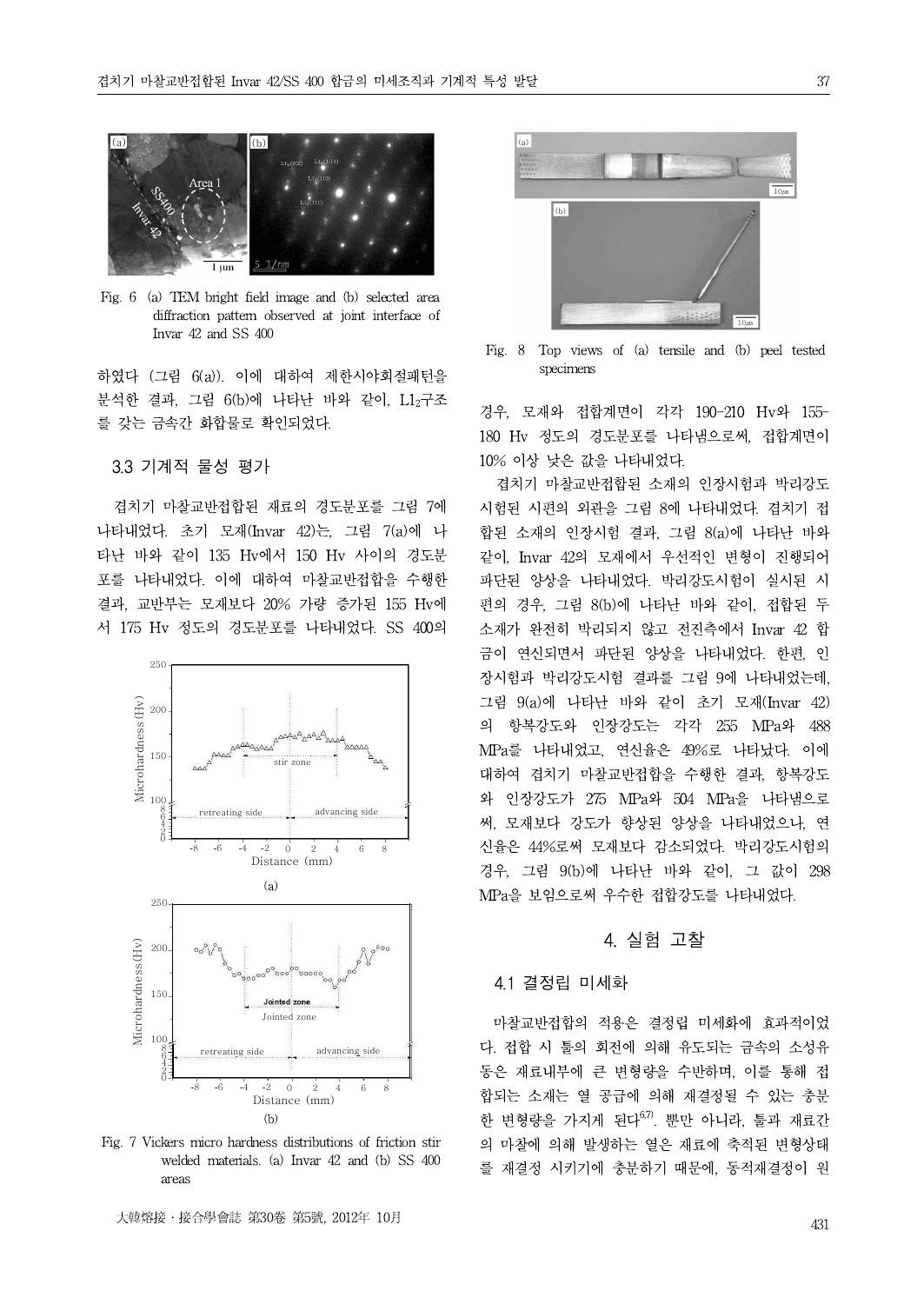

Fig. 9 (a) Tensile and (b) peel properties of base material (Invar 42) and friction stir welded materials

활히 일어남으로써 결정립 미세화를 촉진시키게 된다. 6,7). 따라서 마찰교반접합을 통해 동반되는 큰 변형량 과 마찰열은 결정립 미세화의 근간이 되며,이들은 접 합속도의 증가와 감소에 의해 그 정도가 제어될 수 있 다. 특히, 이 연구에 사용된 소재(Invar 42)는 fcc 금 속들 중 적층결함에너지가 낮은 재료이기 때문에, 결정 립 미세화에 더욱 큰 효과를 나타낼 수 있다. 이들 금 속은 동적회복에 의한 전위의 재배열이 어렵기 때문에, 결정립 내부와 결정립계에 더 많은 전위를 축적할 수 있다8,9). 그 결과 재결정 핵생성이 동시다발적으로 더 많은 사이트에서 일어날 수 있고, 이를 통해 결정립 미 세화에 더욱 큰 효과를 나타내게 된다.

#### 4.2 기계적 물성 발달

교반부의 결정립 미세화는 기계적 물성의 향상을 초 래하였다. 초기모재(그림 3(a))는 11.5 mm의 평균결 정립을 갖고 있었으나, 마찰교반접합을 통해 교반부(그 림 3(b))는 6.4 mm까지 평균결정립이 두드러지게 미 세화 되었다. 이와 같은 교반부의 결정립 미세화는 경 도분포의 향상을 촉진하였고, 그 결과 모재보다 대략 20% 이상의 높은 경도값을 갖게 하였다. 일반적으로 결정립 크기는 재료의 기계적 성질을 결정짓는 가장 중

요한 인자이다. 이 연구에서도 관찰된 바와 같이, 결정 립 크기의 변화가 경도분포의 변화를 촉진시켰음을 직 접적으로 알 수 있다. 특히, 전술한 바와 같이 입계맵 (그림 3(b))에서 결정립 내부에 저경각 입계의 부재를 통해, 경도분포의 향상이 전위밀도의 영향이 아닌 순수 하게 결정립 미세화에서 비롯되었음을 알 수 있다. 따 라서 이 연구는 결정립 크기와 기계적 성질과의 관계를 분명히 보여준 것이라 할 수 있다.

접합계면의 전진측에 형성된 hook은 계면의 강도향 상에 효과적이었다. 이종재료의 겹치기 마찰교반접합에서 hook의 발생은 상당히 일반적인 현상이다. 이들 hook은 마찰교반접합 시 작용하는 tool down force에 의해 발 생하는 side effect로서, 인장강도나 박리강도의 향상 에 긍정적인 것으로 보고된 바 있다10). 이 연구에서도 그림 8에 나타난 바와 같이, 접합재의 인장시험과 박리 강도시험 시 접합계면파단이 아닌 모재파단의 결과를 보임으로써, 접합계면의 인장저항성에 효과적인 것으로 확인되었다. 즉, 하부재료가 상부재료를 침투하여 형성 된 hook은 횡방향 인장 시 상당한 저항력을 가지게 됨 을 분명히 알 수 있었다.

#### 5. 결 론

Invar 42와 SS 400간의 겹치기 마찰교반접합이 성 공적으로 수행되었다. Invar 42에 대한 마찰교반접합 의 적용은 결정립 미세화에 큰 효과를 보였는데, 그 결 과 모재에서 11.5 mm였던 평균결정립이 교반부에서 6.4 mm까지 현저히 미세화 되었다. 이와 같은 결정립 미세화는 경도분포의 향상에 직접적인 영향을 주어, 교 반부의 경도값이 모재보다 20% 가량 증가하는 결과를 초래하였다. 한편, 접합계면의 전진측에 형성된 hook은 접합계면의 강도를 증가시킴으로써, 인장시험과 박리강 도시험 시 접합계면이 아닌 모재에서 파단되는 결과를 나타내었다. 따라서 Invar 42와 SS 400에 대한 겹치 기 마찰교반접합의 적용은 미세조직 발달을 동반한 기 계적 물성의 향상에 효과적임을 알 수 있다.

#### 참 고 문 헌

- 1. Metals Handbook, vol. 2, ASM, Metal Park, OH, USA, (1979)
- 2. W. F. Smith: Structure and Properties of Engineering Alloys, (1981)
- 3. O. A. Ojo, N. L. Richards and M. C. Chaturvedi: Scripta Mater., 50 (2004), 641
- 4. C. A. Huang, T. H. Wang, W. C. Han and C. H. Lee: Mater. Chem. Phys., 104 (2007), 293